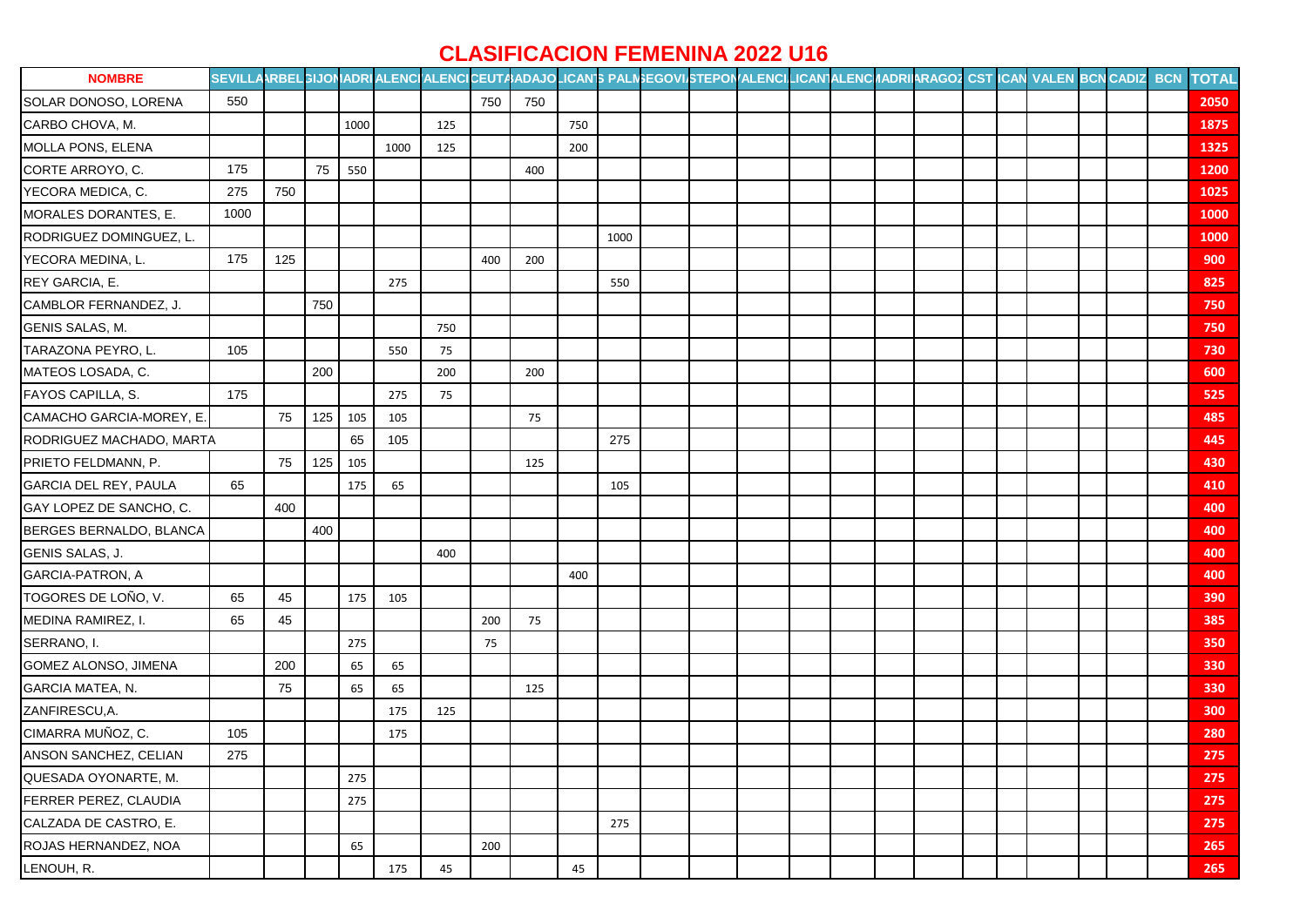| VIGARA RAMOS, I.         |     |     |     |     |     |     | 75  |     | 175 |  |  |  |  |  |  | 250        |
|--------------------------|-----|-----|-----|-----|-----|-----|-----|-----|-----|--|--|--|--|--|--|------------|
| SANDOVAL RODRIGUEZ, F.   |     |     |     |     |     | 45  |     | 200 |     |  |  |  |  |  |  | 245        |
| GUTIERREZ IMAZ, C        |     | 125 |     | 105 |     |     |     |     |     |  |  |  |  |  |  | 230        |
| MARTINEZ DIAZ, P.        | 105 |     |     |     | 65  | 45  |     |     |     |  |  |  |  |  |  | 215        |
| FERNANDEZ VELEZ, I.      | 65  | 75  |     |     |     |     | 75  |     |     |  |  |  |  |  |  | 215        |
| TOPRAK, D.               | 105 |     |     | 105 |     |     |     |     |     |  |  |  |  |  |  | 210        |
| HADAB, S                 |     | 200 |     |     |     |     |     |     |     |  |  |  |  |  |  | 200        |
| MENENDEZ ZOZAYA, E.      |     |     | 200 |     |     |     |     |     |     |  |  |  |  |  |  | 200        |
| TESO, K.                 |     |     |     |     |     | 200 |     |     |     |  |  |  |  |  |  | 200        |
| DARDER CASTELLANO, A.    |     |     |     |     | 65  | 125 |     |     |     |  |  |  |  |  |  | <b>190</b> |
| SAMPER FERNANDEZ-VIL, C. | 65  |     |     |     |     |     |     | 125 |     |  |  |  |  |  |  | 190        |
| GOMEZ DE HOYO, S.        | 105 |     |     |     |     |     |     | 75  |     |  |  |  |  |  |  | 180        |
| CONTRERAS DIAZ, CLAUDIA  | 175 |     |     |     |     |     |     |     |     |  |  |  |  |  |  | 175        |
| MURO CASTEL, C.          |     |     |     | 175 |     |     |     |     |     |  |  |  |  |  |  | 175        |
| KOSTSINA, K.             |     |     |     |     | 175 |     |     |     |     |  |  |  |  |  |  | 175        |
| SARIC NISIC, I.          |     |     |     |     |     |     |     |     | 175 |  |  |  |  |  |  | 175        |
| TOLSTOVA, S.             |     |     |     |     |     |     |     |     | 175 |  |  |  |  |  |  | 175        |
| ANKUDINOVA, M.           |     |     |     |     |     |     |     |     | 175 |  |  |  |  |  |  | 175        |
| CHATILIEZ, ALICE         | 65  |     |     | 105 |     |     |     |     |     |  |  |  |  |  |  | 170        |
| CELORIO MORALES, ALICIA  |     |     | 45  |     |     |     | 125 |     |     |  |  |  |  |  |  | 170        |
| DOMINGUEZ RIVEROS, G.    |     |     |     |     |     | 45  |     | 125 |     |  |  |  |  |  |  | 170        |
| TORTOSA BALAGUER, C.     |     |     |     |     | 65  | 45  |     | 45  |     |  |  |  |  |  |  | 155        |
| MONTAÑES ALSO, A         | 105 | 45  |     |     |     |     |     |     |     |  |  |  |  |  |  | 150        |
| BENEDITO CAÑELLAS, A.    |     |     |     |     | 105 | 45  |     |     |     |  |  |  |  |  |  | 150        |
| ANDRES PATON, D.         |     |     |     |     |     | 75  |     | 75  |     |  |  |  |  |  |  | 150        |
| LOSADA MORALES, B.       |     |     |     |     |     | 75  |     | 75  |     |  |  |  |  |  |  | 150        |
| LLEDO BLASCO, C.         |     |     |     |     |     | 75  |     | 75  |     |  |  |  |  |  |  | 150        |
| CASERO TOVAR, E.         |     |     |     |     |     |     |     | 45  | 105 |  |  |  |  |  |  | 150        |
| BLANCO HERRERO, B.       |     |     | 75  | 65  |     |     |     |     |     |  |  |  |  |  |  | 140        |
| MADUEÑO PITA, V.         |     |     |     |     | 65  |     |     | 75  |     |  |  |  |  |  |  | 140        |
| LOPEZ TORRES, A.         | 65  |     |     | 65  |     |     |     |     |     |  |  |  |  |  |  | 130        |
| ECHAIDE GONZALEZ, NAHIA  | 65  |     |     | 65  |     |     |     |     |     |  |  |  |  |  |  | 130        |
| ARBELOA LOPEZ, C.        |     |     |     | 65  | 65  |     |     |     |     |  |  |  |  |  |  | 130        |
| HADAB, C                 |     | 125 |     |     |     |     |     |     |     |  |  |  |  |  |  | <b>125</b> |
| WILLIAMS, J.             |     | 125 |     |     |     |     |     |     |     |  |  |  |  |  |  | 125        |
| GARCIA CORTES, L.        |     |     | 125 |     |     |     |     |     |     |  |  |  |  |  |  | 125        |
| CALDERERO PRADO, C.      |     |     | 125 |     |     |     |     |     |     |  |  |  |  |  |  | 125        |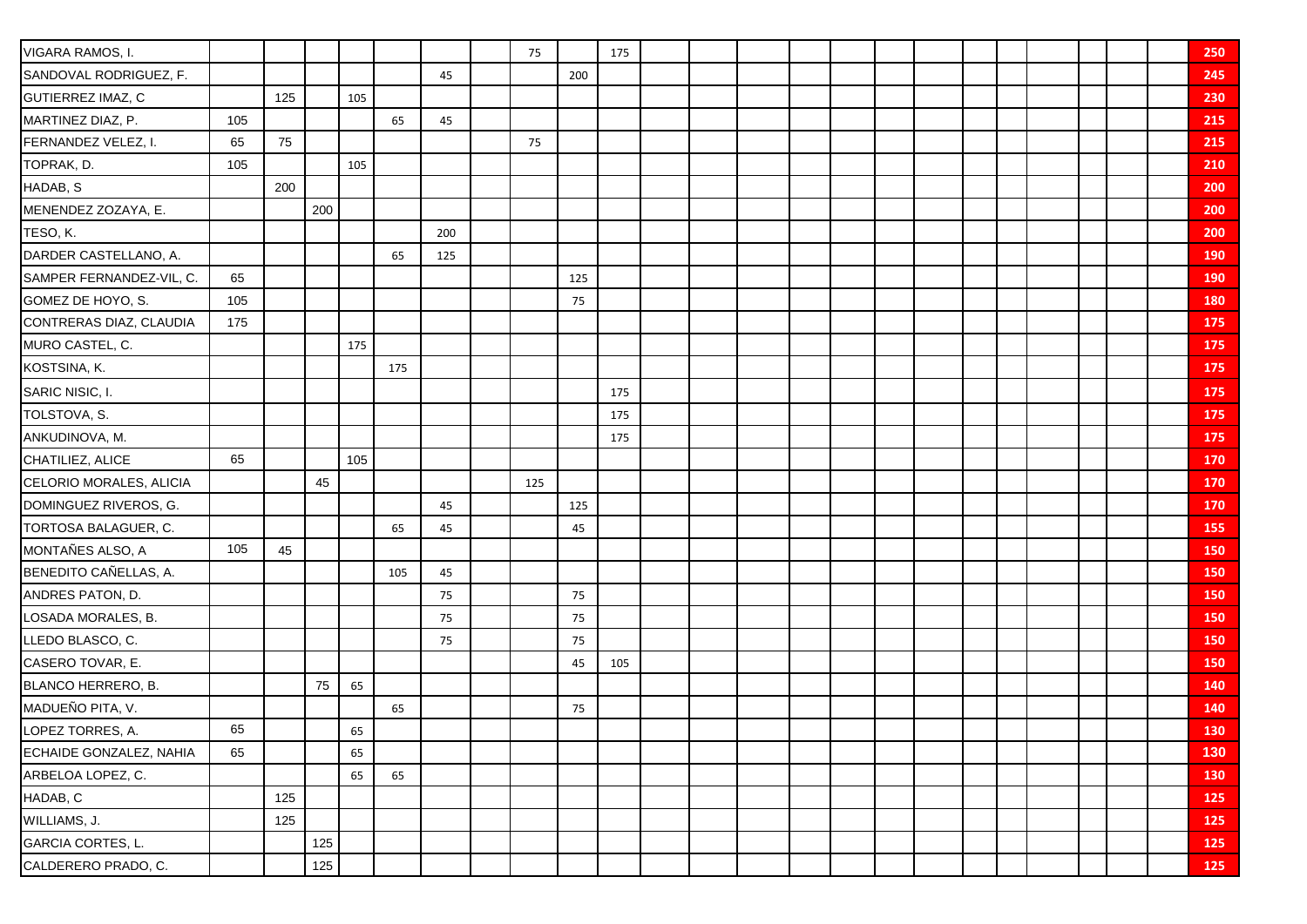| VIVAS MARTINEZ, S         |     |    |    |     |     |    | 125 |     |     |     |  |  |  |  |  |  | 125    |
|---------------------------|-----|----|----|-----|-----|----|-----|-----|-----|-----|--|--|--|--|--|--|--------|
| SOTERAS MELA, C.          |     |    |    |     |     |    | 125 |     |     |     |  |  |  |  |  |  | 125    |
| MARTIN RODRIGUEZ, CANDELA |     |    |    |     |     |    | 125 |     |     |     |  |  |  |  |  |  | 125    |
| MARTIN RODRIGUEZ, CLAUDIA |     |    |    |     |     |    | 125 |     |     |     |  |  |  |  |  |  | 125    |
| TORRES MILIAN, R.         |     |    |    |     |     |    |     | 125 |     |     |  |  |  |  |  |  | 125    |
| MARTINEZ OLIVARES, N.     |     |    |    |     |     |    |     |     | 125 |     |  |  |  |  |  |  | 125    |
| DURAN TRABALON, E.        |     |    |    |     |     |    |     |     | 125 |     |  |  |  |  |  |  | 125    |
| PICO NAVARRO, M           | 105 |    |    |     |     |    |     |     |     |     |  |  |  |  |  |  | 105    |
| ZAMFIRESCU, A.            | 105 |    |    |     |     |    |     |     |     |     |  |  |  |  |  |  | 105    |
| BLANCO DA SILVA, A.G.     |     |    |    | 105 |     |    |     |     |     |     |  |  |  |  |  |  | 105    |
| CARMENA DIAZ, LUCIA       |     |    |    | 105 |     |    |     |     |     |     |  |  |  |  |  |  | 105    |
| HAFEZ, H.                 |     |    |    | 105 |     |    |     |     |     |     |  |  |  |  |  |  | 105    |
| FOMENCO, V.               |     |    |    |     | 105 |    |     |     |     |     |  |  |  |  |  |  | 105    |
| MONTESINOS, S.            |     |    |    |     | 105 |    |     |     |     |     |  |  |  |  |  |  | 105    |
| DE LORENZO, M.            |     |    |    |     | 105 |    |     |     |     |     |  |  |  |  |  |  | 105    |
| MATEOS MELIAN, M.         |     |    |    |     |     |    |     |     |     | 105 |  |  |  |  |  |  | 105    |
| ASCAÑO TARIFE, M.         |     |    |    |     |     |    |     |     |     | 105 |  |  |  |  |  |  | 105    |
| GORJUP, L.                |     |    |    |     |     |    |     |     |     | 105 |  |  |  |  |  |  | 105    |
| DRASKOVIC, I.             |     |    |    |     |     |    |     |     |     | 105 |  |  |  |  |  |  | 105    |
| LUIS CASTELLANO, L.       |     |    |    |     |     |    |     |     |     | 105 |  |  |  |  |  |  | 105    |
| TROPA, L.                 |     |    |    |     |     | 45 |     |     | 45  |     |  |  |  |  |  |  | 90     |
| CARRERAS MEDINA, V        |     | 75 |    |     |     |    |     |     |     |     |  |  |  |  |  |  | 75     |
| CORDERO, P                |     | 75 |    |     |     |    |     |     |     |     |  |  |  |  |  |  | 75     |
| LOPEZ CORTES, D           |     | 75 |    |     |     |    |     |     |     |     |  |  |  |  |  |  | 75     |
| SANCHEZ PINTADO, G.       |     | 75 |    |     |     |    |     |     |     |     |  |  |  |  |  |  | 75     |
| BERNARDO DIAZ, A.         |     |    | 75 |     |     |    |     |     |     |     |  |  |  |  |  |  | 75     |
| GUTIERREZ ROMERO, M.      |     |    | 75 |     |     |    |     |     |     |     |  |  |  |  |  |  | 75     |
| CASTAÑO MALNERO, C.       |     |    | 75 |     |     |    |     |     |     |     |  |  |  |  |  |  | 75     |
| VAZQUEZ PALACIO, M.       |     |    | 75 |     |     |    |     |     |     |     |  |  |  |  |  |  | 75     |
| COSGAYA IGLESIAS, LYDIA   |     |    | 75 |     |     |    |     |     |     |     |  |  |  |  |  |  | 75     |
| GONZALEZ SEVILLA, M.      |     |    |    |     |     | 75 |     |     |     |     |  |  |  |  |  |  | 75     |
| TIRADO MARTIN, A.         |     |    |    |     |     | 75 |     |     |     |     |  |  |  |  |  |  | 75     |
| BILOKON, B.               |     |    |    |     |     | 75 |     |     |     |     |  |  |  |  |  |  | 75     |
| ANDRADE MARISCAL, A.      |     |    |    |     |     |    |     | 75  |     |     |  |  |  |  |  |  | 75     |
| PINILLA CASADO, A.        |     |    |    |     |     |    |     | 75  |     |     |  |  |  |  |  |  | 75     |
| VALVERDE GONZALEZ, C.     |     |    |    |     |     |    |     | 75  |     |     |  |  |  |  |  |  | 75     |
| GARCIA CID, M.            |     |    |    |     |     |    |     |     | 75  |     |  |  |  |  |  |  | $75 -$ |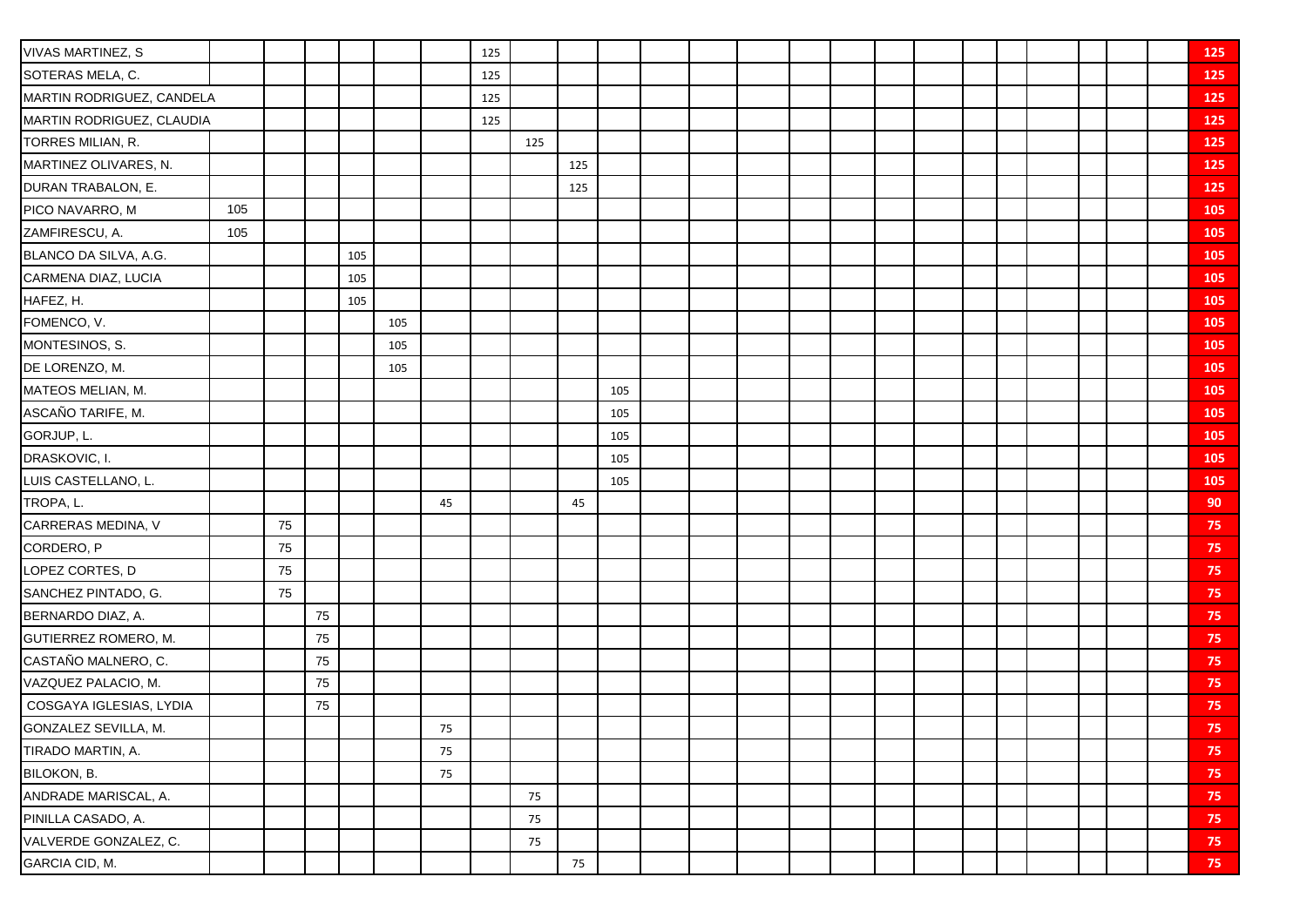| CALABUIG PATIÑO, C.        |    |    |    |    |    |  | 75 |    |  |  |  |  |  |  | 75 |
|----------------------------|----|----|----|----|----|--|----|----|--|--|--|--|--|--|----|
| SIMAK, E.                  |    |    | 65 |    |    |  |    |    |  |  |  |  |  |  | 65 |
| LOECHES MARMOL, L.         |    |    | 65 |    |    |  |    |    |  |  |  |  |  |  | 65 |
| TAN, FRANCESCA HEIDI       |    |    | 65 |    |    |  |    |    |  |  |  |  |  |  | 65 |
| GOMEZ SANCHEZ, A.          |    |    | 65 |    |    |  |    |    |  |  |  |  |  |  | 65 |
| DE LUCAS RIVERA, C.        |    |    | 65 |    |    |  |    |    |  |  |  |  |  |  | 65 |
| CRESPO DE OLANO, M.        |    |    | 65 |    |    |  |    |    |  |  |  |  |  |  | 65 |
| <b>BENITO ALOBERA, S.</b>  |    |    | 65 |    |    |  |    |    |  |  |  |  |  |  | 65 |
| MOSTEANU, C.               |    |    |    | 65 |    |  |    |    |  |  |  |  |  |  | 65 |
| ANTONIO ORTEGA, M.         |    |    |    | 65 |    |  |    |    |  |  |  |  |  |  | 65 |
| FERNANDEZ ACEBES, S.       |    |    |    | 65 |    |  |    |    |  |  |  |  |  |  | 65 |
| KABDESH, M.                |    |    |    | 65 |    |  |    |    |  |  |  |  |  |  | 65 |
| <b>IBOU SAFONT, M.</b>     |    |    |    | 65 |    |  |    |    |  |  |  |  |  |  | 65 |
| HERNANDEZ BETANCORT, G.    |    |    |    |    |    |  |    | 65 |  |  |  |  |  |  | 65 |
| PRIETO PEREDA, CH.         |    |    |    |    |    |  |    | 65 |  |  |  |  |  |  | 65 |
| SHANGICHEVA, S.            |    |    |    |    |    |  |    | 65 |  |  |  |  |  |  | 65 |
| ABRAHAM-NILSEN, E          | 45 |    |    |    |    |  |    |    |  |  |  |  |  |  | 45 |
| GONZALEZ PASTRANA, C       | 45 |    |    |    |    |  |    |    |  |  |  |  |  |  | 45 |
| CAÑADAS TABOADA, R         | 45 |    |    |    |    |  |    |    |  |  |  |  |  |  | 45 |
| PETTERSEN, G.              | 45 |    |    |    |    |  |    |    |  |  |  |  |  |  | 45 |
| LEIRE RIZO, P              | 45 |    |    |    |    |  |    |    |  |  |  |  |  |  | 45 |
| SOUTER, B                  | 45 |    |    |    |    |  |    |    |  |  |  |  |  |  | 45 |
| GOMEZ SERAFINI, G          | 45 |    |    |    |    |  |    |    |  |  |  |  |  |  | 45 |
| VILCHEZ MARTIN, C          | 45 |    |    |    |    |  |    |    |  |  |  |  |  |  | 45 |
| LEDESMA SOSA, D            | 45 |    |    |    |    |  |    |    |  |  |  |  |  |  | 45 |
| COLTORTI LOPEZ, A.         | 45 |    |    |    |    |  |    |    |  |  |  |  |  |  | 45 |
| ESTEBAN DAVIO, M           | 45 |    |    |    |    |  |    |    |  |  |  |  |  |  | 45 |
| <b>BOSCH BARBER, LAURA</b> | 45 |    |    |    |    |  |    |    |  |  |  |  |  |  | 45 |
| SAGARRIBAY PINEDA, A.      |    | 45 |    |    |    |  |    |    |  |  |  |  |  |  | 45 |
| FERNANDEZ JUNQUERA, D.     |    | 45 |    |    |    |  |    |    |  |  |  |  |  |  | 45 |
| ALVAREZ FERNANDEZ, IRIS    |    | 45 |    |    |    |  |    |    |  |  |  |  |  |  | 45 |
| FERNANDEZ MENENDEZ, A.     |    | 45 |    |    |    |  |    |    |  |  |  |  |  |  | 45 |
| MUÑOZ SOLER, R.            |    |    |    |    | 45 |  |    |    |  |  |  |  |  |  | 45 |
| PONT FONTANET, E.          |    |    |    |    | 45 |  |    |    |  |  |  |  |  |  | 45 |
| MARTINEZ TEROL, L.         |    |    |    |    | 45 |  |    |    |  |  |  |  |  |  | 45 |
| MEDINA HERNANDEZ, M.       |    |    |    |    | 45 |  |    |    |  |  |  |  |  |  | 45 |
| TESO, N.                   |    |    |    |    | 45 |  |    |    |  |  |  |  |  |  | 45 |